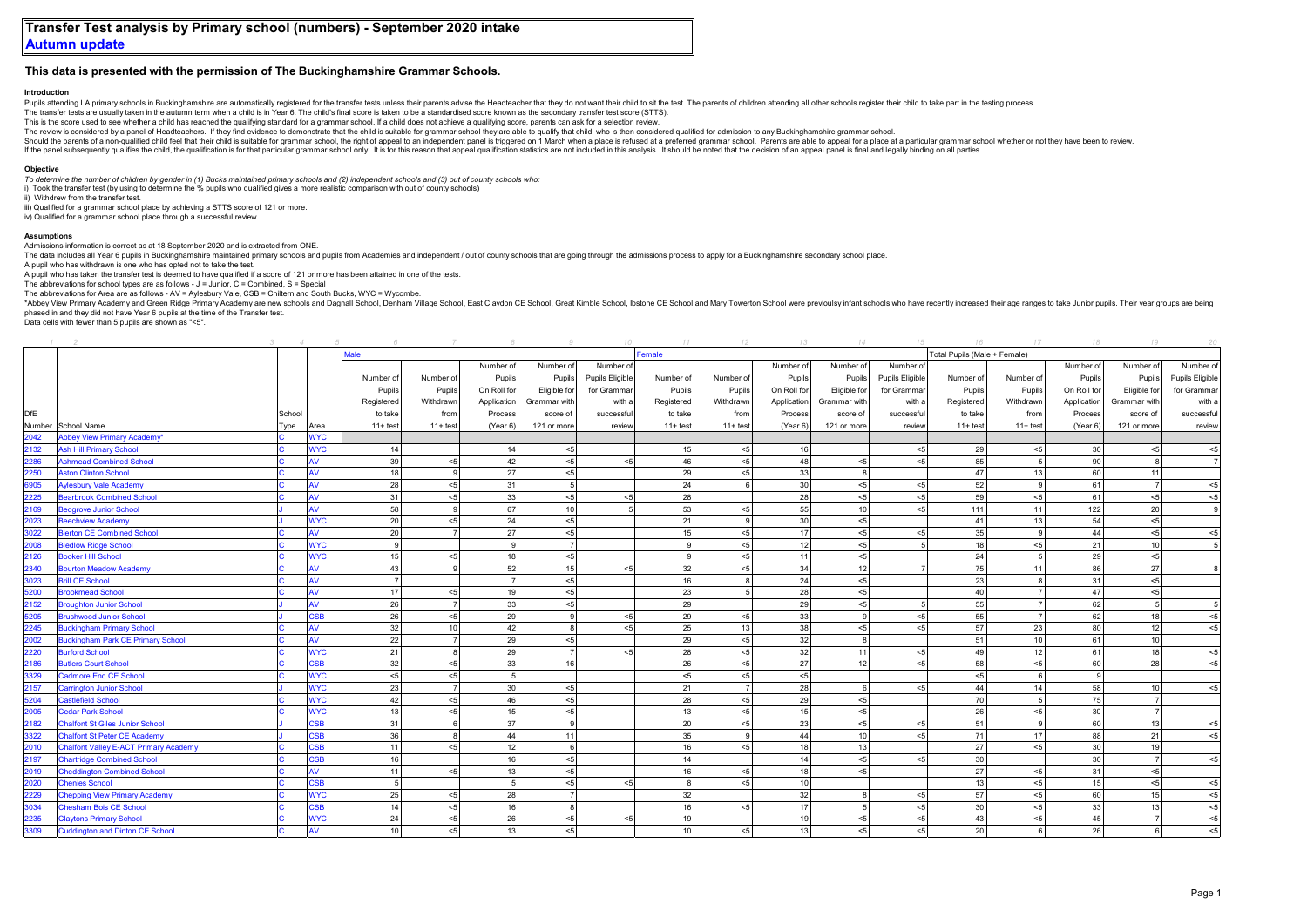|              |                                                                       |        |                         | lale               |                       |                      |                   |                 | Female<br>Total Pupils (Male + Female) |                      |                      |                    |                 |             |                         |             |                   |                       |
|--------------|-----------------------------------------------------------------------|--------|-------------------------|--------------------|-----------------------|----------------------|-------------------|-----------------|----------------------------------------|----------------------|----------------------|--------------------|-----------------|-------------|-------------------------|-------------|-------------------|-----------------------|
|              |                                                                       |        |                         |                    |                       | Number of            | Number of         | Number of       |                                        |                      | Number of            | Number of          | Number of       |             |                         | Number of   | Number of         | Number of             |
|              |                                                                       |        |                         | Number of          | Number of             | Pupils               | Pupils            | Pupils Eligible | Number of                              | Number of            | Pupils               | Pupils             | Pupils Eligible | Number of   | Number of               | Pupils      | Pupils            | Pupils Eligible       |
|              |                                                                       |        |                         | Pupils             | Pupils                | On Roll for          | Eligible for      | for Gramma      | Pupils                                 | Pupils               | On Roll for          | Eligible for       | for Grammar     | Pupils      | Pupils                  | On Roll for | Eligible for      | for Gramma            |
|              |                                                                       |        |                         | Registered         | Withdrawn             | Application          | Grammar with      | with a          | Registered                             | Withdrawn            | Application          | Grammar with       | with a          | Registered  | Withdrawn               | Application | Grammar with      | with a                |
| <b>DfE</b>   |                                                                       | School |                         | to take            | from                  | Process              | score of          | successfu       | to take                                | from                 | Process              | score of           | successful      | to take     | from                    | Process     | score of          | successful            |
| Number       | School Name                                                           | Type   | Area                    | $11 + test$        | $11 + test$           | (Year 6)             | 121 or more       | review          | $11 + test$                            | $11 + test$          | (Year 6)             | 121 or more        | review          | $11 + test$ | $11 + test$             | (Year 6)    | 121 or more       | review                |
| 1038         | <b>Curzon CE Combined School</b>                                      |        | <b>SB</b>               | 11                 |                       | 11                   | $< 5$             |                 | 11                                     | $< 5$                | 13                   | < 5                | $5$             | 22          | $< 5$                   | 24          |                   | $< 5$                 |
| 2022         | Dagnall VA CE School*                                                 |        | w                       |                    |                       |                      | $\overline{7}$    |                 |                                        |                      |                      |                    |                 |             | 9                       |             |                   |                       |
| 5208<br>2013 | <b>Danesfield School</b><br>Denham Green E-ACT Academy                |        | <b>NYC</b><br><b>SB</b> | 20<br>9            | $< 5$<br>$< 5$        | 24<br>12             |                   |                 | 32<br>12                               | 5<br>$< 5$           | 37<br>13             | 13                 | $< 5$           | 52<br>21    | < 5                     | 61<br>25    | 20                | $<\!\!5$              |
| 2027         | Denham Village School*                                                |        | <b>SB</b>               |                    |                       |                      |                   |                 |                                        |                      |                      |                    |                 |             |                         |             |                   |                       |
| 2000         | Disraeli School and Children's Centre - The                           |        | <b>NYC</b>              | 29                 | ${<}5\,$              | 32                   | $<\!\!5$          |                 | 27                                     | $< 5$                | 30                   | $< 5\,$            |                 | 56          | 6                       | 62          | 6                 |                       |
| 035          | <b>Dorney School</b>                                                  |        | :SB                     | 9                  | < 5                   | $10$                 | $<\!\!5$          | $5$             | 17                                     | ${<}5$               | 20                   |                    |                 | 26          | < 5                     | 30          | $< 5$             | $< 5$                 |
| :009         | <b>Downley School, The</b>                                            |        | <b>VYC</b>              | 29                 | $< 5$                 | 33                   | 12                |                 | 19                                     | $< 5$                | 23                   | 6                  |                 | 48          | 8                       | 56          | 18                |                       |
| 2025         | East Claydon CE School*                                               |        | w                       |                    |                       |                      |                   |                 |                                        |                      |                      |                    |                 |             |                         |             |                   |                       |
| 2033         | <b>Edlesborough School</b>                                            |        | w                       | 15                 | < 5                   | 17                   | < 5               | < 5             | 10                                     | 5                    | 15                   | $< 5$              |                 | 25          | $\overline{7}$          | 32          | 6                 | $< 5$                 |
| 2282         | Elangeni School                                                       |        | :SB                     | 33                 | < 5                   | 34                   | 20                |                 | 25                                     | $<\!\!5$             | 26                   | 17                 | $< 5$           | 58          | $< 5$                   | 60          | 37                | $< 5$                 |
| 043          | <b>Elmhurst School</b>                                                |        | <b>V</b>                | 31                 | < 5                   | $35\,$               | $< 5$             |                 | 25                                     | $< 5$                | 27                   | $< 5\,$            |                 | 56          | 6                       | 62          | 6                 |                       |
| 2142         | Farnham Common Junior School                                          |        | S <sub>B</sub>          | 20                 | 8 <sup>8</sup>        | 28                   | $\overline{7}$    | $< 5$           | 23                                     | $\overline{7}$       | 30                   | 11                 | $< 5$           | 43          | 15                      | 58          | 18                | $< 5$                 |
| 2507         | <b>Foxes Piece School</b>                                             |        | <b>NYC</b>              | 15                 | < 5                   | 18                   |                   |                 | 11                                     |                      | 11                   | ${<}5$             |                 | 26          | $< 5$                   | 29          | $< 5$             |                       |
| 3330<br>2017 | <b>Frieth CE Combined School</b><br><b>George Grenville Academy</b>   |        | <b>NYC</b><br>w         | $< 5$<br>10        | $<\!\!5$<br>< 5       | $\overline{7}$<br>11 | $< 5$<br>$<\!\!5$ |                 | 10<br>12                               | $<\!\!5$<br>$<\!\!5$ | 13<br>14             | $< 5\,$<br>$< 5$   | $5$             | 14<br>22    | 6<br>< 5                | 20<br>25    | $< 5$<br>$< 5$    | $<\!\!5$              |
| 5210         | Gerrards Cross CE School - The                                        |        | S <sub>B</sub>          | 34                 | 6                     | 40                   | 11                | $< 5$           | 17                                     | $< 5$                | 20                   | 8                  |                 | 51          | 9                       | 60          | 19                | $<\!\!5$              |
| 3063         | <b>Great Horwood CE School</b>                                        |        | w                       | < 5                | $< 5$                 | 8                    | < 5               |                 | $\overline{7}$                         | $< 5$                | 10 <sup>1</sup>      |                    |                 | 11          | 7                       | 18          | $< 5$             |                       |
| 3039         | <b>Great Kimble CE School*</b>                                        |        | <b>NYC</b>              |                    |                       |                      |                   |                 |                                        |                      |                      |                    |                 |             |                         |             |                   |                       |
| 3040         | <b>Great Kingshill CE Combined School</b>                             |        | <b>NYC</b>              | 30                 | 5 <sub>5</sub>        | 35                   | 9                 | < 5             | 18                                     | 6                    | 24                   | $< 5\,$            | $<\!\!5$        | 48          | 11                      | 59          | 12                | $< 5$                 |
| 3036         | <b>Great Missenden CE Combined School</b>                             |        | <b>SB</b>               | 43                 | 5 <sub>5</sub>        | 48                   | 13                | $5$             | 33                                     | $< 5$                | 35                   | 9                  | $5$             | 76          | $\overline{7}$          | 83          | 22                | $\overline{5}$        |
| 2039         | <b>Green Ridge Primary Academy</b>                                    |        | $\overline{M}$          |                    |                       |                      |                   |                 |                                        |                      |                      |                    |                 |             |                         |             |                   |                       |
| 2167         | <b>Grendon Underwood Combined School</b>                              |        | w                       | 11                 | < 5                   | 15                   |                   |                 | 10                                     | $< 5$                | 13                   | $< 5\,$            |                 | 21          | $\overline{7}$          | 28          | ${<}5\,$          |                       |
| 2276         | <b>Haddenham Community Junior School</b>                              |        | W                       | 25                 | 10                    | 35                   | 5 <sub>5</sub>    |                 | 26                                     | 8                    | 34                   | 8                  | $<\!\!5$        | 51          | 18                      | 69          | 13                | $5$                   |
| 2333         | <b>Halton Community Combined School</b>                               |        | ۹V                      | 9                  | < 5                   | 12                   | $<\!\!5$          |                 | 15                                     | $< 5$                | 18                   | $< 5\,$            | $< 5$           | 24          | 6                       | 30          | ${<}5\,$          | $< 5$                 |
| 5202         | <b>Hamilton Academy</b>                                               |        | <b>NYC</b>              | 41                 | ${<}5\,$              | 43                   | 16                |                 | 47                                     |                      | 47                   | 10                 | $5$             | 88          | < 5                     | 90          | 26                | $< 5$                 |
| 2233         | <b>Hannah Ball School</b>                                             |        | <b>NYC</b>              | 11<br>$\mathbf{a}$ |                       | 11<br>14             | $< 5$<br>$<\!\!5$ | $< 5$           | 5<br>-9                                | $< 5$                | 6<br>10 <sup>1</sup> | $< 5$              |                 | 16<br>17    | < 5<br>$\overline{7}$   | 17<br>24    | $< 5$             |                       |
| 3072<br>2162 | Hawridge & Cholesbury CE School<br>Haydon Abbey School and Pre-School |        | <b>SB</b><br>w          | 26                 | 6<br>< 5              | 29                   | < 5               | $5$             | 30                                     | ${<}5$<br>$< 5$      | 32                   | $< 5\,$<br>$< 5\,$ | $5$             | 56          | 5 <sub>1</sub>          | 61          | ${<}5\,$<br>$< 5$ | $< 5$<br>$< 5$        |
| 3333         | <b>Hazlemere CE Combined School</b>                                   |        | <b>NYC</b>              | 18                 | < 5                   | 21                   | $< 5$             | $5$             | 9                                      | $<\!\!5$             | 11                   |                    |                 | 27          | 5 <sup>1</sup>          | 32          | $< 5$             | $< 5$                 |
| 3025         | <b>High Ash CE Primary School</b>                                     |        | w                       | $\mathsf{Q}$       | 5 <sub>5</sub>        | 14                   | $<\!\!5$          |                 | 15                                     |                      | 22                   | $< 5\,$            | $5$             | 24          | 12                      | 36          | 6                 | $5$                   |
| 334          | <b>High Wycombe CE Combined School</b>                                |        | <b>NYC</b>              | 14                 | < 5                   | 16                   | $<\!5$            |                 | 12                                     | $< 5$                | 14                   | ${<}5$             |                 | 26          | $< 5$                   | 30          |                   |                       |
| 352          | <b>Highworth Combined School and Nursery</b>                          |        | <b>NYC</b>              | 31                 | ${<}5$                | 34                   | 5 <sup>1</sup>    |                 | 21                                     | 5                    | 26                   | $< 5\,$            |                 | 52          | 8                       | 60          | 6                 |                       |
| 2200         | <b>Holmer Green Junior School</b>                                     |        | <b>SB</b>               | 18                 | < 5                   | 22                   | $\overline{7}$    |                 | 33                                     | 6                    | 39                   | 6                  | $< 5\,$         | 51          | 10                      | 61          | 13                | $< 5$                 |
| 2345         | <b>Holtspur School &amp; Pre-School</b>                               |        | <b>SB</b>               | 12                 | < 5                   | 16                   | $<\!\!5$          |                 | 11                                     | $<\!\!5$             | 14                   | $< 5$              | $5$             | 23          | $\overline{7}$          | 30          | $< 5$             | $<\!\!5$              |
| 3347         | <b>Holy Trinity CE (Aided) School</b>                                 |        | <b>NYC</b>              | 37                 | 10                    | 47                   | 18                | $5$             | 28                                     | 11                   | 39                   | 11                 | $< 5$           | 65          | 21                      | 86          | 29                | 5                     |
| 2242         | <b>Hughenden Primary School</b>                                       |        | <b>VYC</b>              | 10 <sup>1</sup>    | $< 5$                 | 11                   | < 5               | $5$             | 11                                     | $< 5$                | 14                   | $< 5$              | $5$             | 21          | < 5                     | 25          | $5$               | $< 5$                 |
| 3335         | <b>Ibstone CE Primary School*</b>                                     |        | <b>NYC</b>              |                    |                       |                      |                   | $5$             |                                        |                      |                      |                    |                 |             |                         |             |                   |                       |
| 2060<br>2168 | <b>Ickford School</b>                                                 |        | W<br>:SB                | ${<}5\,$<br>26     | < 5<br>${<}5$         | $<\!\!5$<br>30       | $< 5$             |                 | 12<br>21                               | $<\!\!5$<br>$< 5$    | 13<br>22             | $< 5$<br>$< 5$     | $< 5$           | 14<br>47    | $< 5$<br>$\overline{5}$ | 16<br>52    | $< 5$             | $< 5$                 |
| 2061         | <b>Ver Heath Junior School</b><br>Iver Village Junior School          |        | :SB                     | 23                 | 8 <sup>1</sup>        | 31                   | $< 5$             |                 | 17                                     | 6                    | 23                   | $< 5$              |                 | 40          | 14                      | 54          | -5                |                       |
| 2018         | Ivingswood Academy                                                    |        | :SB                     | 10                 | < 5                   | 13                   |                   |                 | 15                                     | $< 5$                | 18                   |                    |                 | 25          | 6                       | 31          |                   |                       |
| 2199         | <b>Juniper Hill School</b>                                            |        | <b>NYC</b>              | 24                 | 7                     | 31                   | 6                 | $< 5$           | 20                                     |                      | 25                   | 8                  | $< 5$           | 44          | 12                      | 56          | 14                | $< 5$                 |
| 3377         | <b>Kings Wood School and Nursery</b>                                  |        | <b>VYC</b>              | 32                 | $5$                   | $33\,$               | 5 <sub>5</sub>    | $5$             | 26                                     |                      | 26                   | $< 5\,$            |                 | 58          | $<\!\!5$                | 59          | 8                 | ${<}5$                |
| 2015         | Lace Hill Academy                                                     |        | w                       | 9                  | < 5                   | 10                   | $< 5$             | < 5             | - 6                                    |                      | 6                    | $< 5$              |                 | 15          | < 5                     | 16          | $< 5$             | $<\!\!5$              |
| 2228         | Lane End Primary School                                               |        | <b>NYC</b>              | 12                 |                       | 12                   |                   | $< 5$           | 9                                      | $< 5$                | 11                   | $< 5$              |                 | 21          | $< 5$                   | 23          | $<\!\!5$          | $<$ 5                 |
| 2226         | <b>Lent Rise School</b>                                               |        | :SB                     | 30                 | $<\!\!5$              | 33                   | 10                |                 | 21                                     | 6                    | 27                   | 9                  |                 | 51          | 9                       | 60          | 19                |                       |
| 8809         | ey Hill School                                                        |        | :SB                     | 16                 | < 5                   | 18                   | $\overline{7}$    |                 | 11                                     | $< 5$                | 12                   | $< 5$              |                 | 27          | < 5                     | 30          | 10                |                       |
| 2153         | Little Chalfont Primary School                                        |        | <b>SB</b>               | 11                 | $5$                   | 12                   | $<\!\!5$          | $5$             | 20                                     | $<\!\!5$             | 21                   | $\overline{7}$     | $< 5$           | 31          | $< 5$                   | 33          | 11                | $5$                   |
| 2071         | <b>Little Kingshill Combined School</b>                               |        | <b>SB</b><br>M          | 12                 |                       | 12                   | $< 5$             |                 | 18                                     | $< 5$                | 19                   | $< 5$<br>5         | $5$             | 30          | < 5<br>5                | 31          | $5$               | $< 5$                 |
| 2261<br>3043 | <b>Long Crendon School</b><br><b>Longwick CE Combined School</b>      |        | WYC                     | 10<br>8            | < 5<br>5 <sub>5</sub> | 13<br>13             | $< 5$<br>< 5      |                 | 14<br>6                                | $<\!\!5$<br>$< 5$    | 16<br>8              | $< 5$              |                 | 24<br>14    | $\overline{7}$          | 29<br>21    | $< 5$             |                       |
| 5206         | <b>Loudwater Combined School</b>                                      |        | <b>NYC</b>              | 17                 |                       | 17                   | $< 5$             |                 | 13                                     |                      | 13                   | $<\!5$             |                 | 30          |                         | 30          | 5                 |                       |
| 2263         | Manor Farm Community Junior School                                    |        | <b>WYC</b>              | 24                 | 7                     | 31                   | 8                 |                 | 27                                     | < 5                  | 28                   | $< 5$              | $<\!\!5$        | 51          | 8                       | 59          | 10                | $< 5$                 |
| 3012         | Marsh Gibbon CE Primary School                                        |        | AV                      | 8                  | < 5                   | 11                   | $<$ 5             |                 | $\overline{7}$                         | < 5                  | 10                   |                    | $5$             | 15          | 6                       | 21          | < 5               | $<\!\!5$              |
| 2007         | Mary Towerton School at Studley Green - The*                          |        | <b>WYC</b>              |                    |                       |                      |                   |                 |                                        |                      |                      |                    |                 |             |                         |             |                   |                       |
| 2006         | <b>Millbrook Combined School</b>                                      |        | <b>WYC</b>              | 24                 | < 5                   | 26                   | $< 5$             |                 | 32                                     | < 5                  | 35                   | < 5                |                 | 56          | 5 <sub>1</sub>          | 61          | 5                 |                       |
| 3046         | Monks Risborough CE Primary School                                    |        | <b>WYC</b>              | 12                 | < 5                   | 16                   | $< 5$             | $\leq$ 5        | 15                                     |                      | 15                   | $< 5$              |                 | 27          | $< 5$                   | 31          |                   | $< 5$                 |
| 2335         | <b>Naphill &amp; Walters Ash School</b>                               |        | <b>WYC</b>              | 19                 | 13                    | 32                   | 8                 | < 5             | 17                                     | $\overline{7}$       | 24                   | $5\overline{5}$    | $< 5\,$         | 36          | 20                      | 56          | 13                | $< 5$                 |
| 061          | Newton Longville CE Primary School                                    |        | M                       | $\mathbf{a}$       | 6                     | 14                   | $<\!\!5$          |                 | 12                                     | < 5                  | 15                   |                    |                 | 20          | 9                       | 29          | $<\!\!5$          |                       |
| 3014         | North Marston CE School                                               |        | AV                      | 6                  | $5\overline{)}$       | 11                   |                   |                 | 6                                      |                      | 6                    | $<\!5$             |                 | 12          | 5 <sub>1</sub>          | 17          | $5$               |                       |
| 2001         | Oak Green School                                                      |        | AV                      | 20                 | < 5                   | 23                   | $< 5$             | $<\!\!5$        | 31                                     | < 5                  | 35                   | $<\!5$             | $< 5$           | 51          | 7                       | 58          | < 5               | $\mathord{\text{<}}5$ |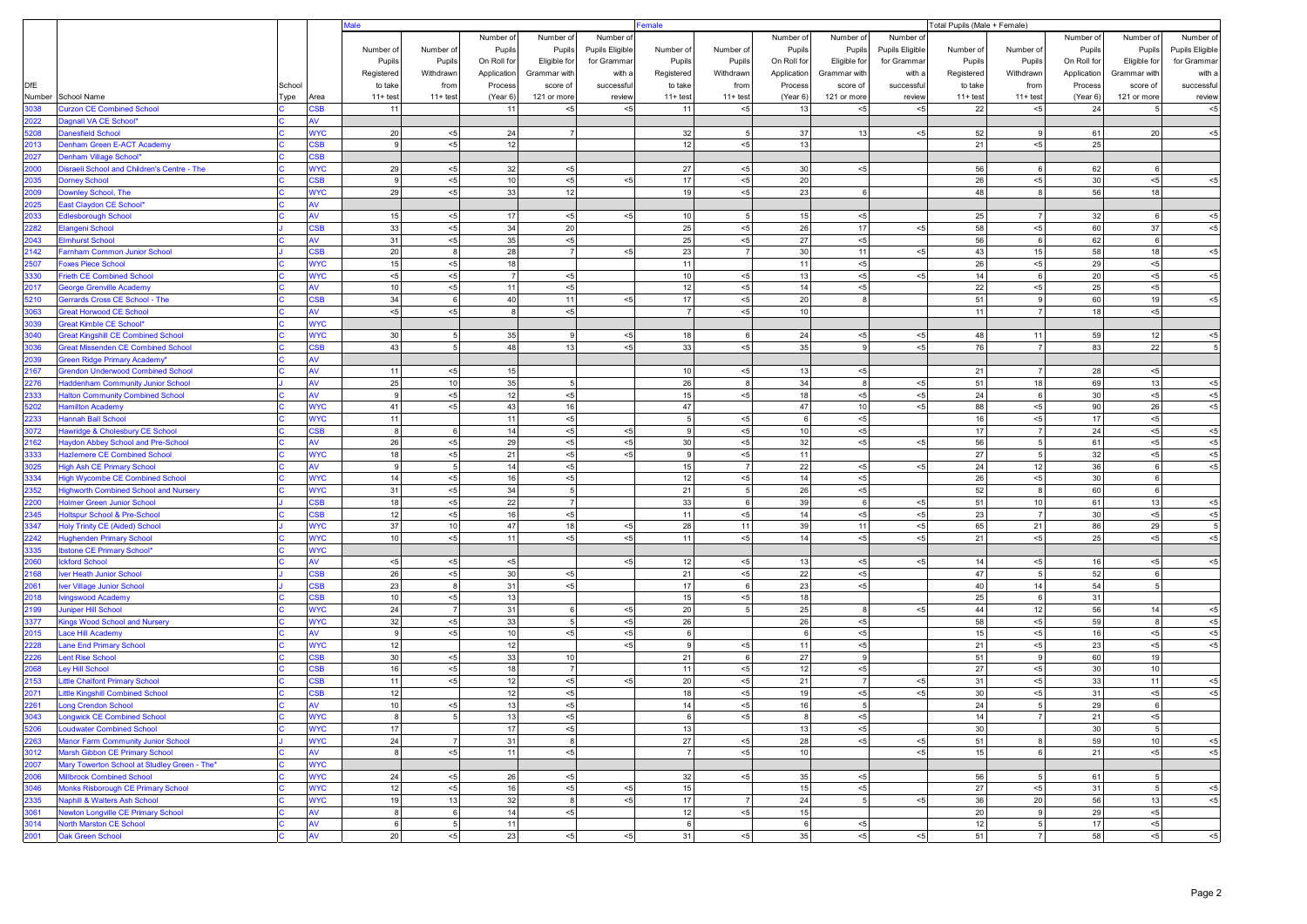|              |                                                                                  |        |                         | lale                 |                |                            |                   |                 | Female<br>Total Pupils (Male + Female) |             |                      |                |                 |             |                      |                |                       |                         |  |
|--------------|----------------------------------------------------------------------------------|--------|-------------------------|----------------------|----------------|----------------------------|-------------------|-----------------|----------------------------------------|-------------|----------------------|----------------|-----------------|-------------|----------------------|----------------|-----------------------|-------------------------|--|
|              |                                                                                  |        |                         |                      |                | Number of                  | Number of         | Number of       |                                        |             | Number of            | Number of      | Number o        |             |                      | Number of      | Number of             | Number of               |  |
|              |                                                                                  |        |                         | Number of            | Number of      | Pupils                     | Pupils            | Pupils Eligible | Number of                              | Number of   | Pupils               | Pupils         | Pupils Eligible | Number of   | Number of            | Pupils         | Pupils                | Pupils Eligible         |  |
|              |                                                                                  |        |                         | Pupils               | Pupils         | On Roll for                | Eligible for      | for Grammar     | Pupils                                 | Pupils      | On Roll for          | Eligible for   | for Grammar     | Pupils      | Pupils               | On Roll for    | Eligible for          | for Grammar             |  |
|              |                                                                                  |        |                         | Registered           | Withdrawn      | Application                | Grammar with      | with a          | Registered                             | Withdrawn   | Application          | Grammar with   | with a          | Registered  | Withdrawn            | Application    | Grammar with          | with a                  |  |
| <b>DfE</b>   |                                                                                  | School |                         | to take              | from           | Process                    | score of          | successfu       | to take                                | from        | Process              | score of       | successful      | to take     | from                 | Process        | score of              | successful              |  |
| Number       | School Name<br><b>Oakley CE Combined School</b>                                  | Type   | Area                    | $11 + \text{test}$   | $11 + test$    | (Year 6)<br>$\overline{7}$ | 121 or more       | review          | $11 + test$                            | $11 + test$ | (Year 6)<br>5        | 121 or more    | review          | $11 + test$ | $11 + test$<br>5     | (Year 6)       | 121 or more           | review                  |  |
| 3100<br>2184 | <b>Oakridge School</b>                                                           |        | <b>WYC</b>              | 25                   | < 5<br>< 5     | 29                         | $< 5$<br>< 5      |                 | $< 5\,$<br>32                          | $< 5$       | 32                   | < 5            |                 | 57          | < 5                  | 12<br>61       | < 5<br>5 <sub>5</sub> |                         |  |
| 3375         | Our Lady's Catholic Primary School                                               |        | SB                      |                      | < 5            | 13                         | $\overline{7}$    | < 5             | 15                                     | $< 5\,$     | 18                   | $\overline{7}$ |                 | 24          |                      | 31             | 14                    | ${<}5$                  |  |
| 201          | <b>Overstone Combined School</b>                                                 |        | w                       | 9                    |                | 9                          |                   |                 |                                        |             |                      |                |                 | 9           |                      | -9             |                       |                         |  |
| 3015         | Padbury CE School                                                                |        | AV                      | $< 5$                |                | < 5                        | < 5               |                 | $< 5$                                  | $< 5$       | 7 <sup>1</sup>       |                |                 | 5           | < 5                  | 9              | $<\!\!5$              |                         |  |
| 2204         | <b>Prestwood Junior School</b>                                                   |        | S <sub>B</sub>          | 22                   | 5              | 27                         | $<\!\!5$          | $5$             | 20                                     | 6           | 26                   | 7              |                 | 42          | 11                   | 53             | $\mathbf{Q}$          | $<\!\!5$                |  |
| 2024         | <b>Princes Risborough Primary School</b>                                         |        | <b>WYC</b>              | 15                   | 5 <sub>5</sub> | 20                         |                   |                 | 17                                     | $< 5$       | 19                   | < 5            | $5 - 5$         | 32          | $\overline{7}$       | 39             | $< 5$                 | $< 5$                   |  |
| 3074         | <b>Quainton CE School</b>                                                        |        | w                       | 16                   | < 5            | 18                         | $< 5$             | $5$             | 11                                     | $< 5\,$     | 12                   |                |                 | 27          | < 5                  | 30             | $<\!\!5$              | $< 5$                   |  |
| 3339         | Radnage CE Primary School                                                        |        | <b>WYC</b>              | $\overline{7}$       |                | $\overline{7}$             | $< 5$             |                 | -5                                     | $< 5$       | 9                    |                |                 | 12          | < 5                  | 16             | $< 5$                 |                         |  |
| 2292         | <b>Robertswood School</b>                                                        |        | SSB                     | 15                   | 15             | 30                         | $<\!5$            | $< 5$           | 24                                     | $< 5$       | 27                   | 5 <sub>5</sub> | $5$             | 39          | 18                   | 57             | 6                     | $<\!\!5$                |  |
| 2038         | <b>Roundwood Primary School</b>                                                  |        | w                       | 14                   | $5$            | 17                         |                   | < 5             | - 6                                    | $< 5$       | 10                   | < 5            | $5 - 5$         | 20          | $7 \overline{ }$     | 27             | $<\!\!5$              | $< 5$                   |  |
| 3326         | Seer Green CE School                                                             |        | SB<br><b>WYC</b>        | 16<br>$\overline{7}$ | < 5            | 17<br>11                   | 9<br>$<\!5$       | < 5<br>$< 5$    | 13<br>14                               | $< 5$<br>5  | 15<br>19             | 10             |                 | 29          | ${<}5\,$<br>9        | 32             | 19<br>8               | < 5                     |  |
| 2255<br>3367 | <b>Spinfield School</b><br>St Edward's Catholic Junior School                    |        | W                       | 25                   | < 5<br>< 5     | 29                         | $6\overline{6}$   | $5$             | 32                                     | $< 5$       | 35 <sup>1</sup>      | 6<br>7         | $5$             | 21<br>57    | $\overline{7}$       | 30<br>64       | 13                    | $< 5$<br>$7\phantom{.}$ |  |
| 3008         | St James and St John CE Primary School                                           |        | w                       | 13                   | < 5            | 14                         | $<\!\!5$          |                 | 10                                     | $< 5$       | 12                   |                |                 | 23          | < 5                  | 26             | $<\!\!5$              |                         |  |
| 3336         | St John's CE Primary School, Lacey Green                                         |        | <b>WYC</b>              | 11                   | 7 <sup>1</sup> | 18                         | 5 <sub>5</sub>    |                 | 22                                     | 6           | 28                   | 8 <sup>8</sup> | $<\!\!5$        | 33          | 13                   | 46             | 13                    | $5$                     |  |
| 3371         | <b>St Joseph's Catholic Primary School</b>                                       |        | S <sub>B</sub>          | 21                   | 8 <sup>8</sup> | 29                         | $6\overline{6}$   | $< 5$           | 27                                     |             | 34                   | < 5            | $5 - 5$         | 48          | 15                   | 63             | 10                    | $< 5$                   |  |
| 3376         | <b>St Louis Catholic Primary School</b>                                          |        | w                       | 15                   | < 5            | 16                         | $<\!\!5$          | < 5             | -9                                     | 5           | 14                   | < 5            |                 | 24          | 6                    | 30             | $<\!\!5$              | $<\!\!5$                |  |
| 3328         | St Mary & All Saints CE Primary School                                           |        | <b>CSB</b>              | 30                   | $5$            | 34                         | 24                | $5$             | 23                                     | $< 5$       | 24                   | 13             |                 | 53          | 5                    | 58             | 37                    | $<\!\!5$                |  |
| 3320         | St Mary's CE Primary School, Amersham                                            |        | SB                      | 13                   | < 5            | 16                         | $\overline{7}$    |                 | 28                                     | $< 5$       | 32                   | 11             | $5$             | 41          | 7                    | 48             | 18                    | $< 5$                   |  |
| 3020         | St Mary's CE School                                                              |        | w                       | 25                   | 5 <sub>5</sub> | 30                         | 5 <sub>5</sub>    | $5$             | 27                                     | $< 5$       | 30 <sup>1</sup>      | $5$            | $<\!\!5$        | 52          | 8                    | 60             | 9                     | $< 5$                   |  |
| 3053         | St Mary's Farnham Royal CE Primary School                                        |        | S <sub>BB</sub>         | 18                   | < 5            | 22                         | $<\!\!5$          |                 | 16                                     | 10          | 26                   | 5 <sub>5</sub> |                 | 34          | 14                   | 48             | 7 <sup>1</sup>        |                         |  |
| 3017         | St Michael's CE Combined School                                                  |        | W                       | 11                   | < 5            | 14                         | $<\!\!5$          |                 | 11                                     |             | 18                   | 5 <sub>5</sub> |                 | 22          | 10 <sup>1</sup>      | 32             | 8                     |                         |  |
| 4701         | St Michael's Catholic School                                                     |        | <b>WYC</b>              | 18                   | 6              | 24                         | 6                 |                 | 32                                     | $<\!\!5$    | 34                   | < 5            | $5$             | 50          | 8                    | 58             | 10                    | $5$                     |  |
| 3346<br>3342 | <b>St Nicolas' CE Combined School</b>                                            |        | <b>SB</b><br><b>NYC</b> | 10<br>10             | < 5<br>6       | 12<br>16                   | $<\!\!5$          | < 5<br>$5$      | 15<br>-9                               | 5           | 20<br>16             | < 5<br>< 5     | $5$             | 25<br>19    | $\overline{7}$<br>13 | 32<br>32       | 8<br>$< 5$            | $< 5$<br>$<\!\!5$       |  |
| 3361         | <b>St Paul's CE Combined School</b><br><b>St Peter's Catholic Primary School</b> |        | <b>WYC</b>              | 9                    | < 5            | 11                         | < 5               |                 | 16                                     | $< 5$       | 19                   | < 5            | $<\!\!5$        | 25          | 5 <sub>1</sub>       | 30             | 5                     | $<\!\!5$                |  |
| 3102         | <b>St Peter's CE Primary School</b>                                              |        | SB                      | 11                   | 5 <sub>5</sub> | 16                         | $<\!\!5$          |                 | 13                                     | $< 5$       | 15                   | < 5            | $<\!\!5$        | 24          | $\overline{7}$       | 31             | $\overline{5}$        | $< 5$                   |  |
| 2107         | <b>Steeple Claydon School</b>                                                    |        | w                       | 15                   |                | 15                         |                   |                 | 12                                     | $5$         | 15                   |                | $5 - 5$         | 27          | < 5                  | 30             |                       | $< 5$                   |  |
| 2108         | <b>Stoke Mandeville Combined School</b>                                          |        | W                       | 14                   | < 5            | 18                         | $<\!\!5$          | < 5             | 13                                     |             | 13                   | < 5            |                 | 27          | < 5                  | 31             | $\overline{7}$        | $< 5$                   |  |
| 2354         | Stoke Poges School - The                                                         |        | S <sub>B</sub>          | 19                   | 5 <sub>5</sub> | 24                         | 5 <sub>5</sub>    |                 | 22                                     |             | 31                   | 8              | $5$             | 41          | 14                   | 55             | 13                    | $< 5$                   |  |
| 2269         | <b>Stokenchurch Primary School</b>                                               |        | <b>WYC</b>              | 43                   | 5 <sub>5</sub> | 48                         | 12                |                 | 30                                     |             | 36                   | 5 <sub>5</sub> | $< 5$           | 73          | 11                   | 84             | 17                    | $< 5$                   |  |
| 3028         | <b>Stone CE Combined School</b>                                                  |        | W                       | 13                   | < 5            | 14                         |                   | $5$             | 12                                     | $< 5\,$     | 16                   | $5$            |                 | 25          | 5                    | 30             | $<\!\!5$              | $< 5$                   |  |
| 3305         | Swanbourne CE VA School                                                          |        | AV                      | 18                   | < 5            | 21                         | $\overline{7}$    |                 | -8                                     | $< 5$       | 11                   | < 5            | $< 5$           | 26          | 6                    | 32             | 10                    | $< 5$                   |  |
| 2205         | <b>Thomas Harding Junior School</b>                                              |        | <b>SB</b>               | 28                   | < 5            | 32                         | $<\!\!5$          |                 | 25                                     | $< 5$       | 27                   | < 5            | $5$             | 53          | 6                    | 59             | 5                     | ${<}5$                  |  |
| 2219         | <b>Thomas Hickman School</b>                                                     |        | w                       | 33                   | 5 <sub>5</sub> | 38                         | $< 5$             |                 | 24                                     | 5           | 29                   | < 5            |                 | 57          | 10 <sup>1</sup>      | 67             | $<\!\!5$              |                         |  |
| 2280         | <b>Turnfurlong Junior School</b>                                                 |        | w                       | 38                   | 11             | 49                         | 8                 | $5$             | 37                                     |             | 42                   | 14             | $5$             | 75          | 16                   | 91             | 22                    | $< 5$                   |  |
| 3056<br>2203 | <b>Twyford CE School</b><br><b>Tylers Green Middle School</b>                    |        | AV<br><b>WYC</b>        | < 5<br>31            | < 5<br>< 5     | $\sqrt{5}$<br>33           | $< 5$<br>10       | $5$             | $5$<br>28                              | $< 5$       | $6 \mid$<br>28       | 5 <sub>5</sub> | $5$             | 8<br>59     | < 5<br>< 5           | 11<br>61       | $<\!\!5$<br>15        | $\sqrt{5}$              |  |
| 2317         | <b>Waddesdon Village Primary School</b>                                          |        | w                       | 12                   | < 5            | 14                         | $<\!\!5$          |                 | 17                                     | $< 5$       | 18                   | < 5            |                 | 29          | $< 5$                | 32             | $<\!\!5$              |                         |  |
| 2036         | <b>Waterside Combined School</b>                                                 |        | <b>SB</b>               | 10                   | < 5            | 12                         | $<\!\!5$          |                 | 10                                     |             | 17                   | < 5            | $5$             | 20          | 9                    | 29             | 5 <sub>5</sub>        | $5$                     |  |
| 3029         | <b>Wendover CE Junior School</b>                                                 |        | w                       | 46                   | < 5            | 48                         | $\boldsymbol{8}$  | $< 5$           | 41                                     | $< 5$       | 43                   | $\overline{5}$ | $5 - 5$         | 87          | < 5                  | 91             | 13                    | $< 5$                   |  |
| 2055         | <b>West Wycombe Combined School</b>                                              |        | <b>WYC</b>              | 10                   | < 5            | 12                         | $< 5$             | $< 5$           | $\overline{7}$                         |             | 7                    |                |                 | 17          | < 5                  | 19             | $< 5$                 | $<\!\!5$                |  |
| 3065         | <b>Westcott CE School</b>                                                        |        | w                       | $\overline{7}$       | $5$            | 8                          |                   |                 | $\overline{7}$                         |             | 7 <sup>1</sup>       | < 5            | $5$             | 14          | < 5                  | 15             | $<\!\!5$              | $< 5$                   |  |
| 3030         | <b>Weston Turville CE School</b>                                                 |        | W                       | 13                   | 5 <sub>5</sub> | 18                         | < 5               | < 5             | 12                                     |             | 12 <sub>1</sub>      | < 5            | $5$             | 25          | 5 <sup>1</sup>       | 30             | $< 5$                 | $< 5$                   |  |
| 2251         | <b>Whitchurch Combined School</b>                                                |        | W                       | 15                   | $5$            | 18                         | $<\!\!5$          | $<\!\!5$        | 12                                     | $< 5$       | 13                   | < 5            | $<\!\!5$        | 27          | < 5                  | 31             | 8                     | $5$                     |  |
| 2254         | <b>Widmer End Combined School</b>                                                |        | <b>WYC</b>              | 12                   | < 5            | 13                         | $<\!\!5$          | $5$             | 16                                     | $< 5$       | 18                   |                |                 | 28          | < 5                  | 31             | $<\!\!5$              | $<\!\!5$                |  |
| 2288         | <b>William Harding School</b>                                                    |        | w                       | 45                   | < 5            | 48                         | 10                |                 | 37                                     |             | 42                   | 5              |                 | 82          | 8                    | 90             | 15                    |                         |  |
| 3031         | <b>Wingrave CE Combined School</b>                                               |        | w                       |                      | $5$            | 11                         | $<\!\!5$          |                 | 16                                     | $5$         | 18                   |                |                 | 24          | 5                    | 29             | < 5                   |                         |  |
| 3101<br>2041 | <b>Winslow CE School</b><br><b>Wooburn Green Primary School</b>                  |        | w<br><b>NYC</b>         | 23<br>12             | 7 <sup>1</sup> | 30<br>12                   | $<\!\!5$<br>$< 5$ | $< 5$<br>$< 5$  | 13<br>8                                |             | 21<br>8 <sup>1</sup> | < 5<br>< 5     |                 | 36<br>20    | 15                   | 51<br>20       |                       | $< 5$<br>$<\!\!5$       |  |
| 2143         | <b>Woodside Junior School</b>                                                    |        |                         | 24                   | 7              | 31                         | 9                 | < 5             | 27                                     | < 5         | 30 <sup>1</sup>      | 9              | $< 5$           | 51          | 10 <sup>1</sup>      | 61             | 18                    |                         |  |
| 7003         | <b>Alfriston School</b>                                                          |        | <b>WYC</b>              |                      |                |                            |                   |                 | $<\!\!5$                               |             | $<$ 5                |                |                 | < 5         |                      | $<\!\!5$       |                       |                         |  |
| 7013         | <b>Chiltern Wood School</b>                                                      |        | <b>WYC</b>              |                      |                |                            |                   |                 |                                        |             |                      |                |                 |             |                      |                |                       |                         |  |
| 7018         | <b>Heritage House</b>                                                            |        | S <sub>BB</sub>         |                      |                |                            |                   |                 |                                        |             |                      |                |                 |             |                      |                |                       |                         |  |
| 7023         | <b>Furze Down</b>                                                                |        | AV                      |                      |                |                            |                   |                 |                                        |             |                      |                |                 |             |                      |                |                       |                         |  |
| 7028         | <b>Booker Park Community School</b>                                              |        | AV                      |                      |                |                            |                   |                 |                                        |             |                      |                |                 |             |                      |                |                       |                         |  |
| 7035         | Westfield                                                                        |        | <b>WYC</b>              |                      |                |                            |                   |                 |                                        |             |                      |                |                 |             |                      |                |                       |                         |  |
| 7016         | <b>Stocklake Park Community School</b>                                           |        | AV                      |                      |                |                            |                   |                 |                                        |             |                      |                |                 |             |                      |                |                       |                         |  |
| 7010         | <b>Pebble Brook School</b>                                                       |        | W                       |                      | < 5            | $<\!\!5$                   |                   |                 |                                        |             |                      |                |                 |             | < 5                  | $< 5$          |                       |                         |  |
| 7014         | <b>Stony Dean School</b>                                                         |        | <b>SB</b>               |                      |                |                            |                   |                 |                                        |             |                      |                |                 |             |                      |                |                       |                         |  |
|              | 7012 Chiltern Way Academy                                                        |        | S <sub>BB</sub>         |                      | $< 5$          | $< 5$                      |                   |                 | < 5                                    | < 5         | $<$ 5                | $< 5$          |                 | $<$ 5       | $< 5$                | 5 <sub>5</sub> | $<$ 5                 |                         |  |